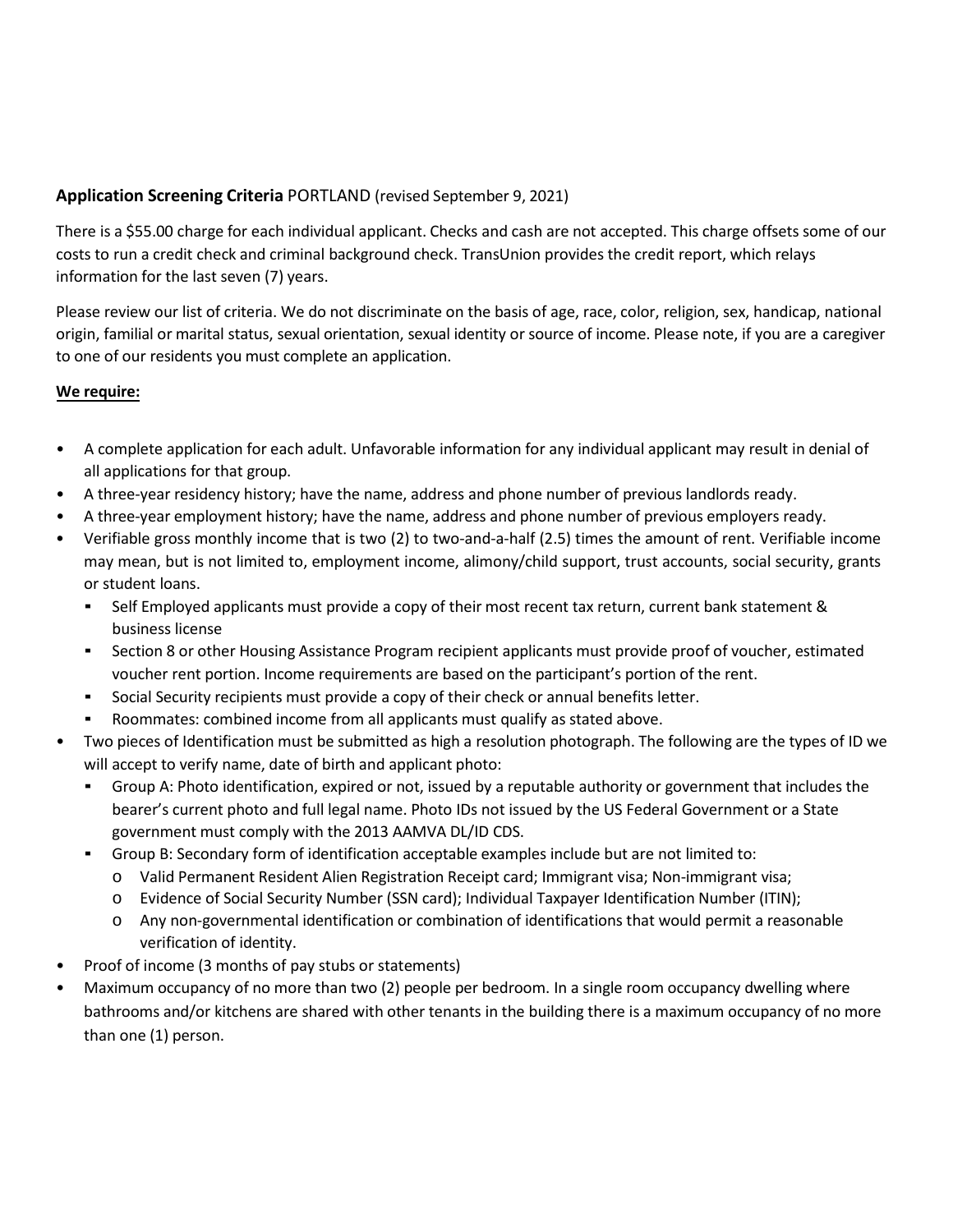#### You may be asked to pay a higher security deposit (up to 2x the rent) for the following or combination of the following:

- Less than 12 months of consecutive employment.
- No credit or poor credit (incl. slow pay or discharged bankruptcy more than one year ago).
- Less than 3 years of rental history (must be from an unbiased source; no roommate or family references).

The total security deposit required will be based on the least qualified applicant.

You may be denied tenancy and may forfeit your application fee for the following:

- Current/pending criminal charges.
- Any misdemeanor offense for which the date of sentencing is within 3 years of application receipt date.
- Felonies involving arson, murder, manslaughter, rape, kidnapping, child sex crimes, or manufacturing or distribution of a controlled substance.
- Any felony offense for which the date of sentencing is within 7 years of application receipt date.
- Credit score below 500.
- Withholding of credit history in bad faith.
- More than 3 collections and/or past due credit that exceeds \$1,000 total (excluding medical, education debt and unpaid rent if accrued between April 1, 2020 and February 28, 2022).
- Less than 12 months of rental history or equivalent mortgage payment history.
- Property debt over \$500 on credit report.
- Bankruptcies that have not been discharged; chapter 13 bankruptcies without repayment plan.
- Judgement of restitution (eviction) within 5 years of application receipt date except for general eviction judgements entered on claims that arose between April 1, 2020 and February 28, 2022.
- Defaults in rent.
- 3 or more material violations of a rental agreement.
- Outstanding balance to current landlord except for unpaid rent that accrued between April 1, 2020 and February 28, 2022
- Lease violation(s) that resulted in with-cause termination or you were asked to vacate.

If you meet the application criteria and are accepted, you will have the peace of mind of knowing other renters are being screened with equal care. Applications are accepted online at www.[streetwise](http://www.bluestonehockley.com/)pm.com and once they are fully completed, are processed on a first come, first served basis, after open application period. Processing occurs on regular working days. We accept the first qualified household.

If you do not meet the credit, rental history or income criteria above, you may be referred to a guarantor company, OneApp. If your application process with OneApp is approved and complete, Streetwise Property Mangaement will approve your application with a minimum security deposit.

**If your application is approved**, a security deposit, first month's rent and fully executed lease are required to be submitted within 48 hours. If these three (3) items are not received and/or you fail to take possession of the premises as agreed, you will forfeit all monies paid. The security deposit and first month's rent must be paid in certified funds (money order or cashier's check), thereafter, until and unless instructed to the contrary, online payments and personal checks are accepted. Cash is never accepted by Streetwise Property Management.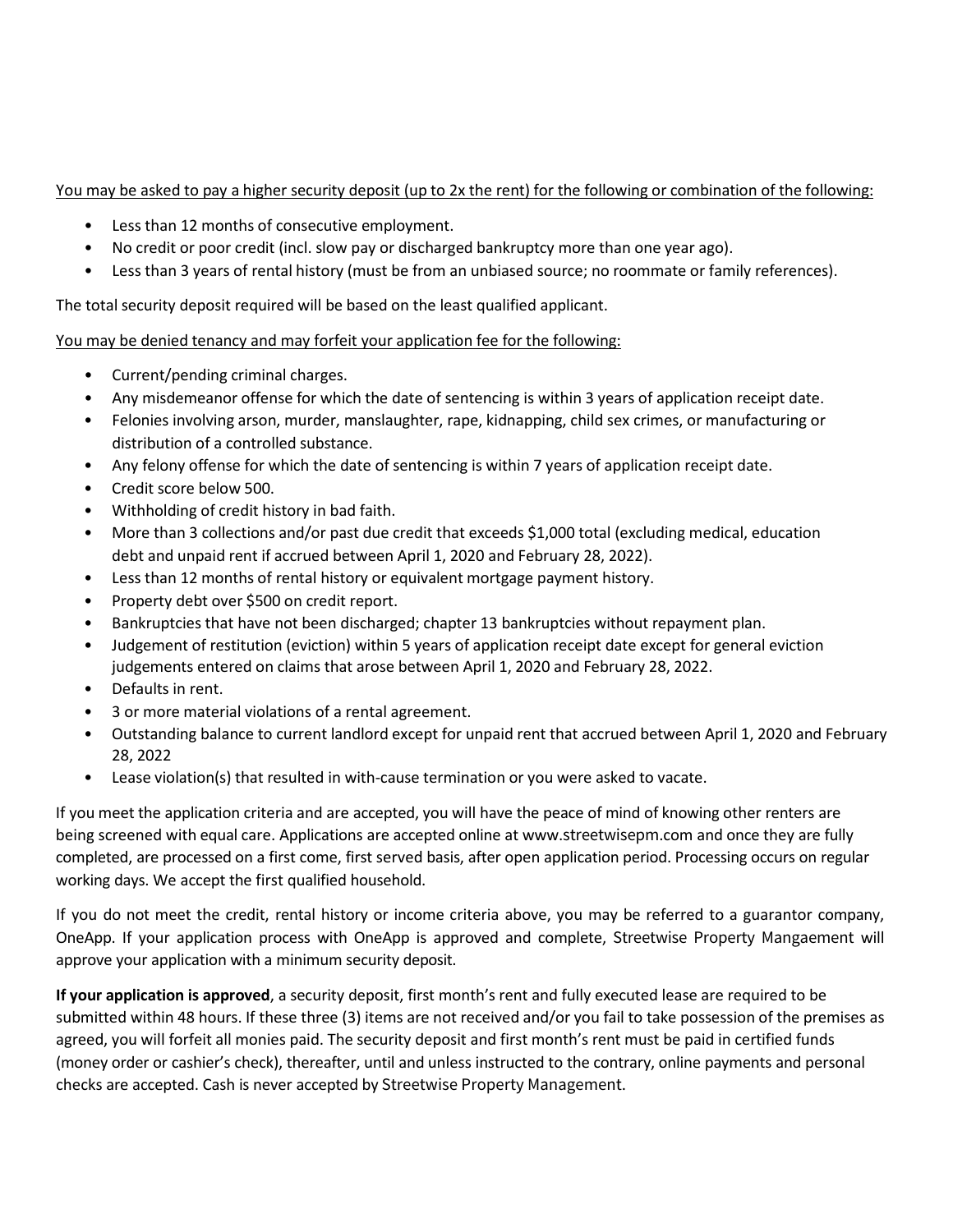**Rental Specials:** Weekly specials/discounts/incentives are published every Friday morning. The "special" expires the following Thursday at midnight. You must apply and pay your application fee before 11:59pm Thursday to receive the quoted weekly special.

#### **Non-compliance Fees:**

- up to \$150 Late Fee, when rent is not received by the 5th day of the month.
- \$35 Dishonored Payment Fee, for payment returned by your financial/banking institution.
- \$50 Rule Violation Fee, when a 2nd offense notice is issued.
- \$50+5% of one month's rent Rule Violation Fee, when a 3rd offense notice is issued within a twelve (12) month period.
- \$50 Illegal/Unauthorized Parking Fee, plus any tow costs assessed by the tow company to remove vehicle.
- \$50 Unauthorized Dumping Fee, plus any actual charge levied by the hauler to dispose of the items.
- \$50 Pet violation, as defined by the pet agreement, plus any actual damage caused by the animal.
- \$50 for non-compliance fee related to tenant's failure to clean up pet waste from a service/companion animal.
- \$50 Unauthorized Pet Fee (1st offense, after warning) and \$250 per violation thereafter.
- \$250 Smoking violation in a non-smoking unit/building.
- \$75/hr. (or fraction thereof) collections and court action administrative fee, in addition to court costs (varies by jurisdiction).

**Smoke Detector/Carbon Monoxide Tampering or Removal:** Up to \$250, per state law, plus the cost to replace detector or batteries.

**Lease Break Fee:** equal to one and a half times the stated rent if you terminate your lease agreement prior to the lease end date.

Please note, you will be charged the prevailing maintenance rate if you/your pet cause damage while residing in the unit or if you miss an appointment with a scheduled vendor. Streetwise Property Management, Inc does not provide lockout services. If you are locked out, you are responsible for calling a locksmith and covering all costs associated.

The lease will specify any utilities contracted by the Landlord and how applicable utilities may be billed back to you**.** If you have any questions about how the utilities are calculated, please do not hesitate to ask.

**We require all our residents to carry renter's i nsurance.** Unless exempt, you will need to provide a certificate of insurance in the minimum amount of \$100,000 liability prior to moving in. This policy does not apply to a household with income less than 50% of the area median income or subsidized with public funds. Failure to carry renter's insurance is a violation and may result in fines or eviction.

I have read and understand the Application Screening information listed above and have also received the Denial Policy. I hereby give permission to Streetwise Property Management, Inc to obtain information from any third-party source and authorize the full release of any and all information as requested by Streetwise Property Management. (agreement stipulation required within application document)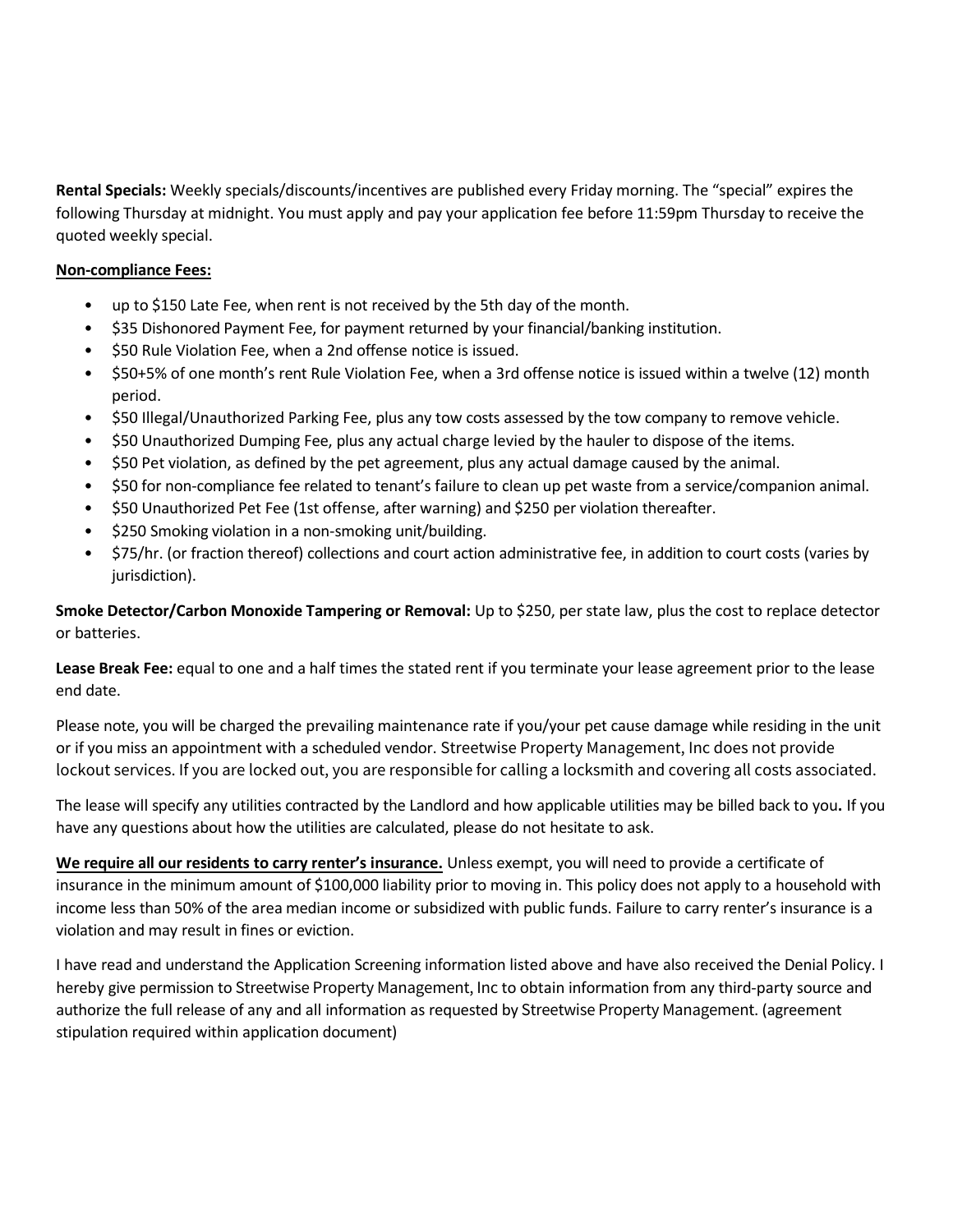#### **DENIAL POLICY**

Pursuant to ORS 90.295(4) and 15 USC 1681 the following disclosures are made:

The consumer reporting agency which provided the investigative consumer report is:

AppFolio, Inc 50 Castilian Dr. Santa Barbara, CA 93117 1-866-359-3630

The Fair Credit Reporting Act prevents us from telling you what is on your credit report. If your application is denied due to your credit history, you may dispute the report by contacting TransUnion at:

> Experian PO Box 4500 Allen,TX 75013 1-888-397-3742

You have the right to appeal a negative determination. In order to appeal you may write us at:

Equal Housing Opportunity Manager

Streetwise Property Management, Inc. 16255 Sw Railroad st, Sherwood, OR 97140

Your letter should include the reasons why you believe your application should be re-evaluated and request a review of your file; this request needs to be in writing and within thirty (30) days of date notified. Your application will be reviewed within seven (7) working days from the date your letter was received. You will be notified of the outcome.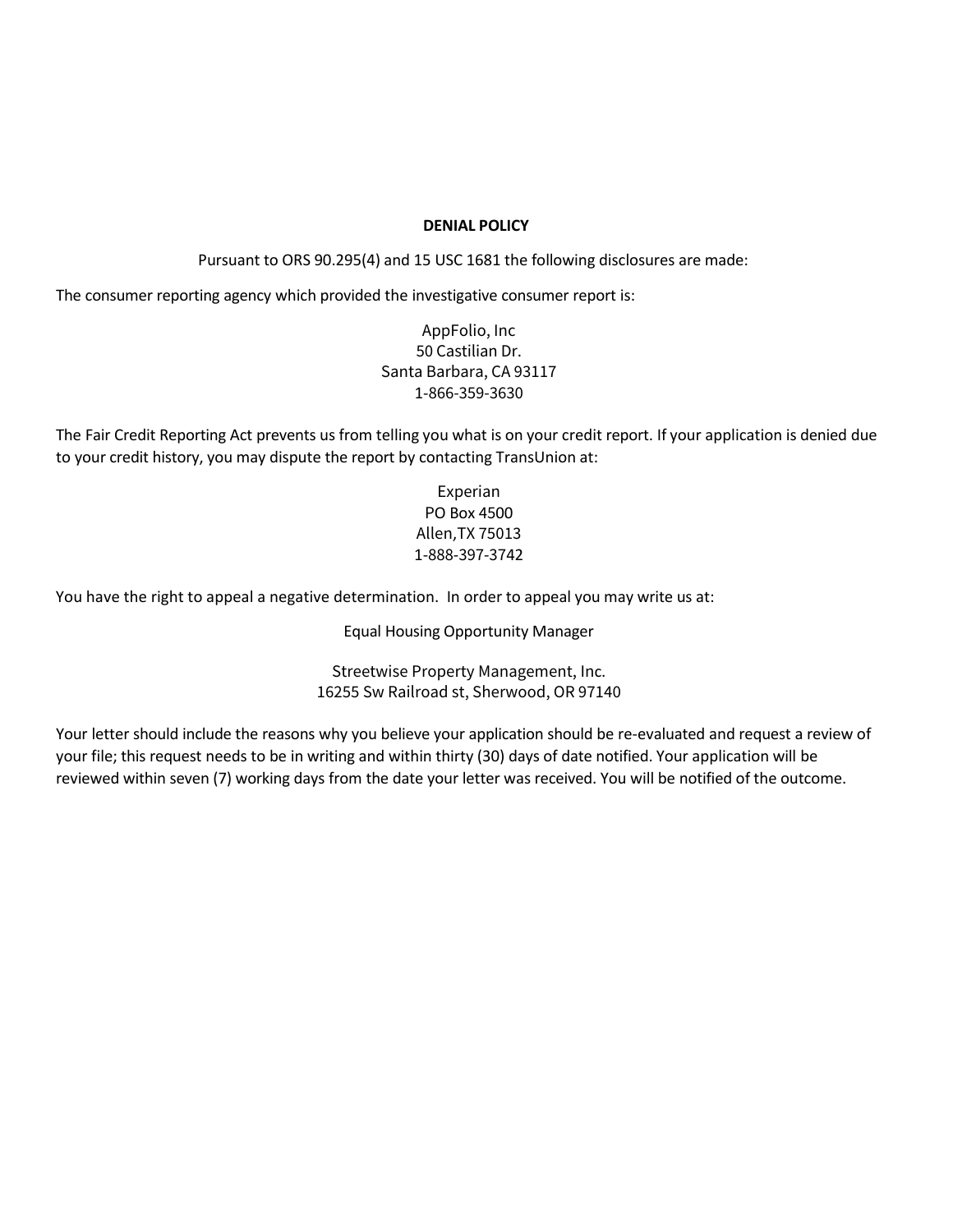

**Rental Services Helpdesk Hours** MON, WED, FRI  $9-11$  am and  $1-4$  pm

# **Right to Request a Modification or Accommodation Notice**

## **Required Under Portland City Code Title 30.01.086.C.3.B**

For residential rental units within Portland city limits, a landlord is required to include this notice with application forms for the rental of a dwelling unit.

State and federal laws, including **the Fair Housing Act,** make it illegal for housing providers to refuse to make **reasonable accommodations** and **reasonable modifications** for individuals with disabilities. All persons with a disability have a right to request and be provided a reasonable accommodation or modification at any time, from application through to termination/eviction.

## **Some examples of reasonable accommodations include:**

- Assigning an accessible parking space
- Transferring a tenant to a ground-floor unit
- Changing the rent payment schedule to accommodate when an individual receives public benefits
- Allowing an applicant to submit a housing application via a different means
- Allowing an assistance animal in a "no pets" building. More information about assistance animals is available here: [https://www.hud.gov/program\\_offices/fair\\_housing\\_equal\\_opp/assistance\\_animals](https://www.hud.gov/program_offices/fair_housing_equal_opp/assistance_animals)

# **Some examples of reasonable modification include:**

- Adding a grab bar to a tenant's bathroom
- Installing visual smoke alarm systems
- Installing a ramp to the front door

# **Under fair housing laws, a person with a disability is someone:**

- With a physical or mental impairment that substantially limits one or more major life activities of the individual;
- With a record of having a physical or mental impairment that substantially limits one or more major life activities of the individual; or
- Who is regarded as having a physical or mental impairment that substantially limits one or more major life activities.

Major life activities include, but are not limited to seeing, walking, reaching, lifting, hearing, speaking, interacting with others, concentrating, learning, and caring for oneself.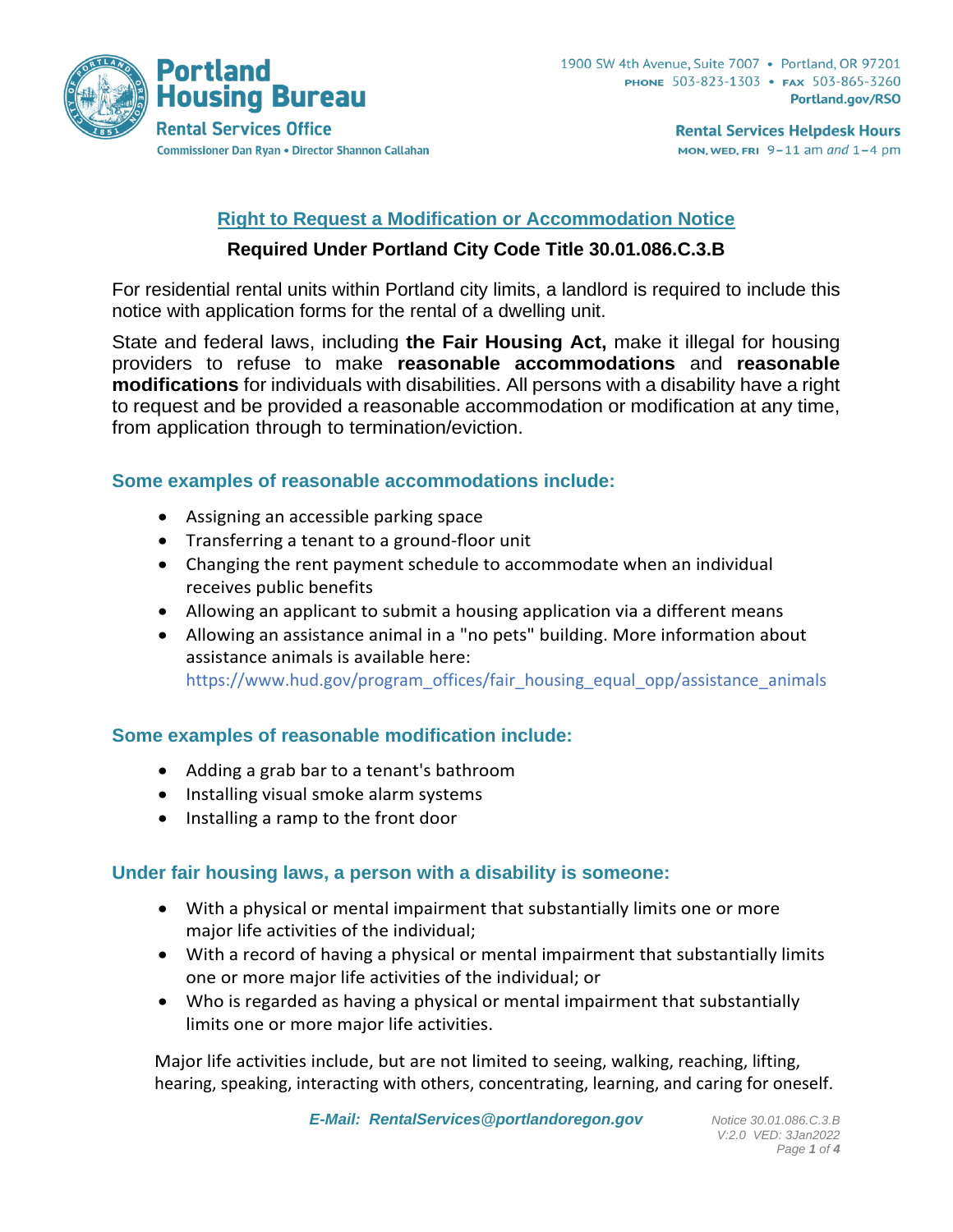#### **Reasonable Accommodations**

A reasonable accommodation is a change or exception to a rule, policy, practice, or service that may be necessary for a person with a disability to have an equal opportunity to use and enjoy a dwelling. This includes public use and common spaces or fulfilling their program obligations. Any change in the way things are customarily done that allows a person with a disability to enjoy housing opportunities or to meet program requirements is a reasonable accommodation.

All housing or programs are required to make reasonable accommodations. Housing providers may not require persons with disabilities to pay extra fees or deposits or any other special requirements as a condition of receiving a reasonable accommodation.

#### **Reasonable Modifications**

A reasonable modification is a structural change made to the premises in order to afford an individual with a disability full enjoyment of the premises. Reasonable modifications can include structural changes to interiors and exteriors of dwellings and to public use and common areas.

Under federal law, public housing agencies, other federally assisted housing providers, and state or local government entities are required to provide and pay for structural modifications as reasonable accommodations/modifications. For private housing, the person requesting the reasonable modification will need to cover the costs of the modification.

#### **Verification of Disability**

In response to an accommodation or modification request and only when it is necessary to verify that a person has a disability that is not known or apparent to the housing provider, they, can ask an applicant/tenant to provide documentation from a qualified third party (professional), that the applicant or tenant has a disability that results in one or more functional limitation. If the disability-related need for the requested accommodation or modification is not known or obvious, the housing provider can request documentation stating that the requested accommodation or modification is necessary because of the disability, and that it will allow the applicant/tenant access to the unit and any amenities or services included with the rental equally to other tenants.

A housing provider cannot inquire into the nature or extent of a known or apparent disability or require that an applicant or tenant release his or her medical records. Housing providers can require that the verification come from a qualified professional, but they cannot require that it be a medical doctor.

Nondiscrimination laws cover applicants and tenants with disabilities, as well as applicants and tenants and without disabilities who live or are associated with individuals with disabilities. These laws also prohibit housing providers from refusing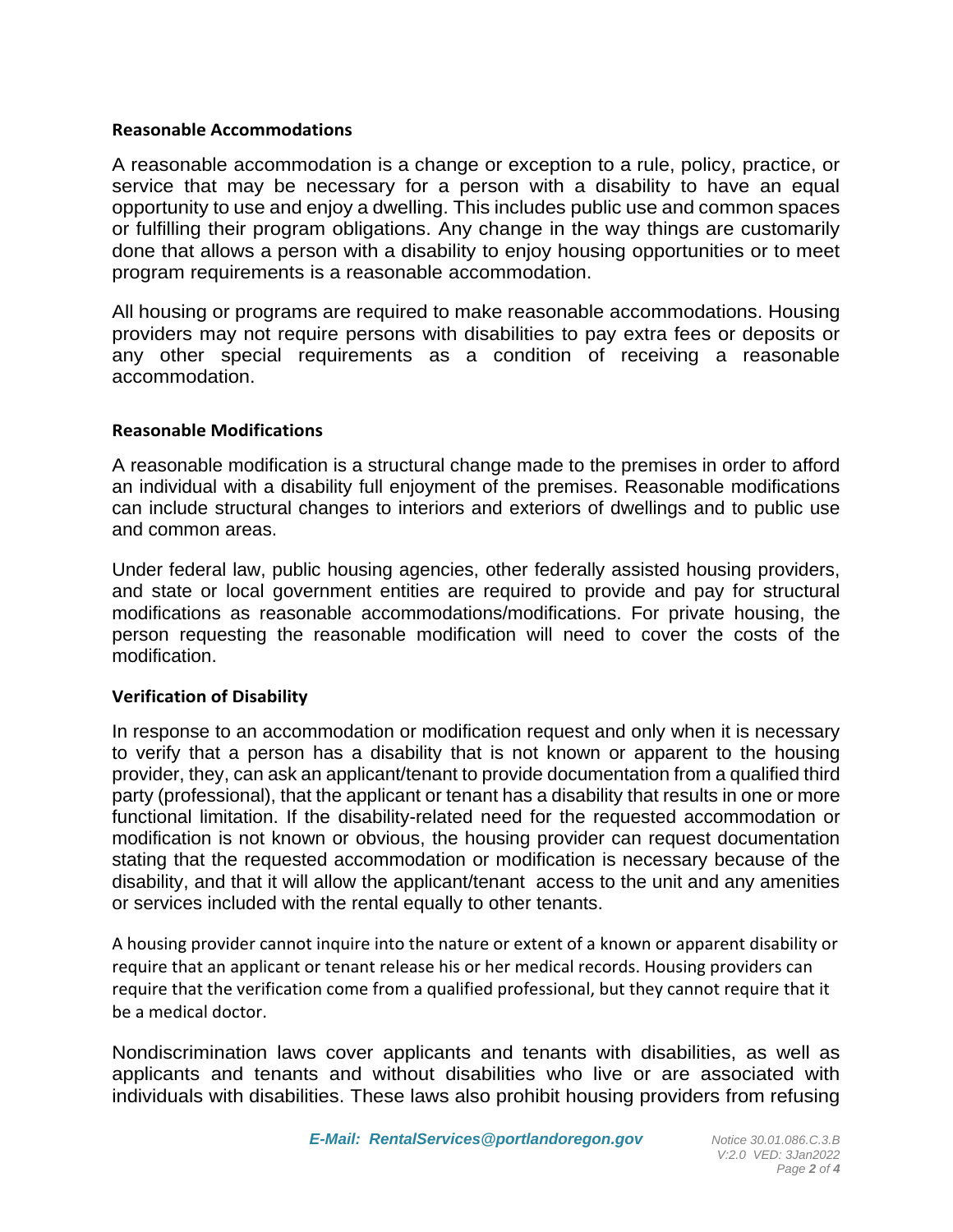to rent to persons with disabilities, making discriminatory statements, and treating persons with disabilities less favorably than other tenants because of their disability.

**Under fair housing laws, it is illegal for a housing provider to deny reasonable accommodations and reasonable modifications to individuals with disabilities. If wrongfully denied an accommodation or modification contact HUD or the Fair Housing Council of Oregon**. **Time limits apply to asserting any legal claims for discrimination.** 

Call HUD toll-free at 1-800-669-9777 or TTY 1-800-927-9275 or visit https://www.hud.gov/program\_offices/fair\_housing\_equal\_opp/complaint-process

HUD will investigate at no cost to the complainant.

For more information about reasonable accommodations and modifications visit www.hud.gov/program\_offices/fair\_housing\_equal\_opp/reasonable\_accommodatio ns\_and\_modifications

Call the Fair Housing Council of Oregon at (503) 223-8197 ext. 2 or http://fhco.org/index.php/report-discrimination.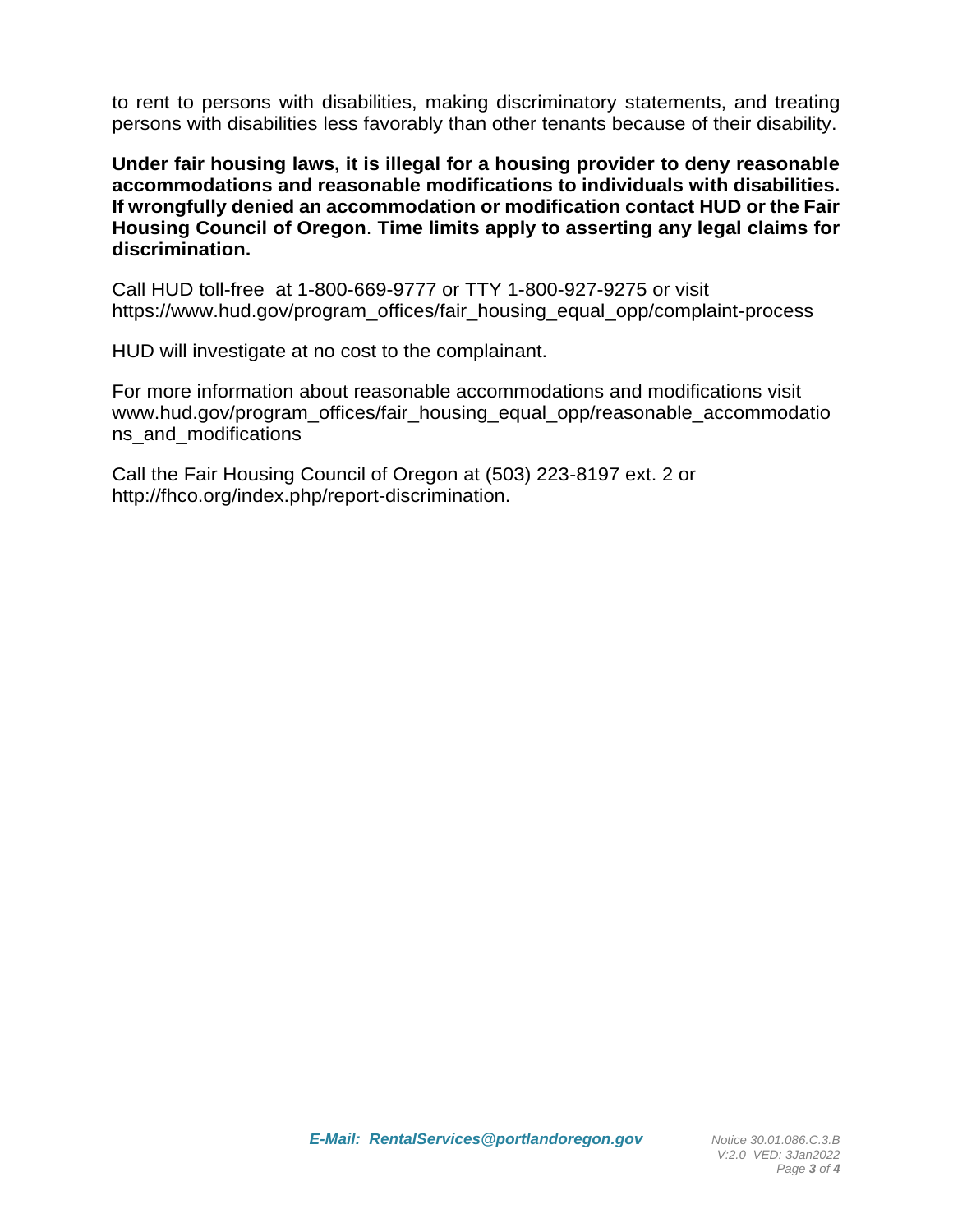

If you believe you have been harassed or discriminated against because of your race, color, national origin, religion, gender, familial status, disability, marital status, source of income, sexual orientation including gender identity, domestic violence, type of occupation, or age over 18 seek legal guidance regarding your rights under Fair Housing law.

> For translation or interpretation, please call 503-823-1303 TTY at 503-823-6868 or Oregon Relay Service at 711

503-823-1303: Traducción e interpretación | Chuyển Ngữ hoặc Phiên Dịch | 翻译或传译 Письменныйили устный перевод | 翻訳または通訳 | Traducere sau Interpretare 번역 및 통역 | Письмовий або усний переклад | Turjumida ama Fasiraadda جمة التحريرية والشفوية <sup>ر</sup> الت <sup>|</sup> ການແປພາສາ ຫຼື ການອະທິ ບາຍ

This requirement is in addition to any other rights and responsibilities set forth in the Oregon Residential Landlord and Tenant Act under Oregon Revised Statute Chapter 90, and Portland Landlord-Tenant Law under Portland City Code Title 30.

*The information in this form is for educational purposes only. You should review appropriate state statute, city code, and administrative rule as necessary. If you need legal guidance, or are considering taking legal action, you should contact an attorney.*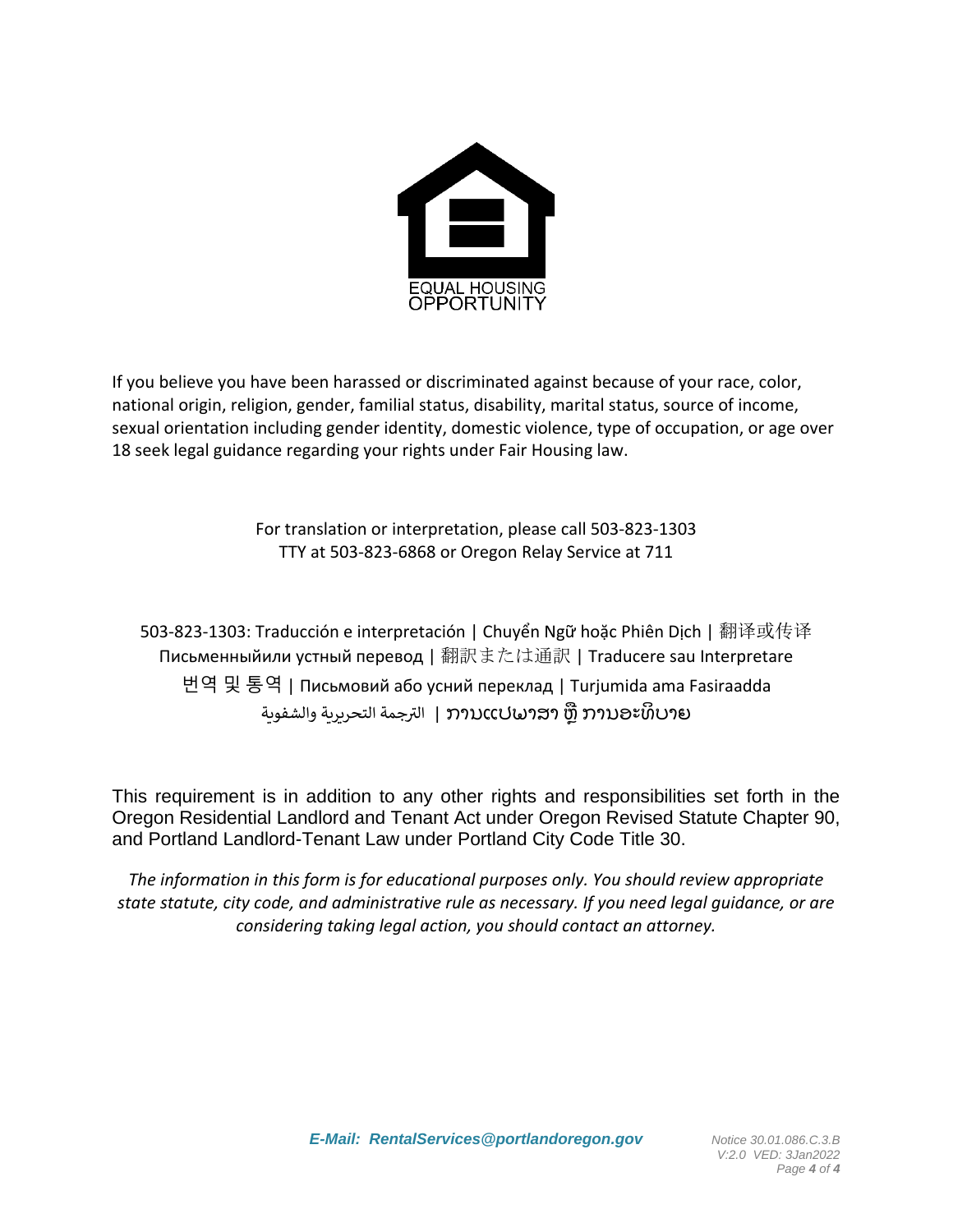

**Rental Services Helpdesk Hours** MON, WED, FRI 9-Ilam and I-4pm

# **Statement of Applicant Rights and Responsibilities Notice Required Under Portland City Code Title 30.01.086.C.3.C**

Within the City of Portland, a landlord is required to include this notice with application forms for the rental of a dwelling unit.

## **City of Portland Applicant Rights**

The City of Portland has adopted local requirements that provide additional rights and responsibilities for landlords and applicants for rental housing, beyond state law requirements, during the rental unit advertising and application process.

Applicants are strongly encouraged to submit supplemental information to offset any reasons that could lead to denial. In the event of denial, applicants have the right to appeal the decision within 30 days.

## **Applicants are strongly encouraged to review their rights before submitting an application.**

City requirements address the following landlord tenant topics: advertising and application process screening, security deposits, depreciation schedules, rental history, notice rights, and rights for relocation assistance.

The City of Portland city code, rules, required notices and forms are listed below, and are available at: [\[portland.gov/rso\]](http://www.portland.gov/rso) or by contacting the Rental Services Office at (503) 823-1303 or [rentalservices@portlandoregon.gov.](mailto:rentalservices@portlandoregon.gov)

#### **Residential Rental Unit Registration**

o Portland City Code 7.02.890

## **Application and Screening Requirements**

- o Portland City Code 30.01.086
- o Rental Housing Application and Screening Administrative Rule
- o Statement of Applicant Rights and Responsibilities Notice
- o Right to Request a Modification or Accommodation Notice
- o Rental Housing Application and Screening Minimum Income Requirement Table

#### **Security Deposit Requirements**

- o Portland City Code 30.01.087
- o Rental Housing Security Deposits Administrative Rule
- o Rental History Form
- o Notice of Rights under Portland's Security Deposit Ordinance

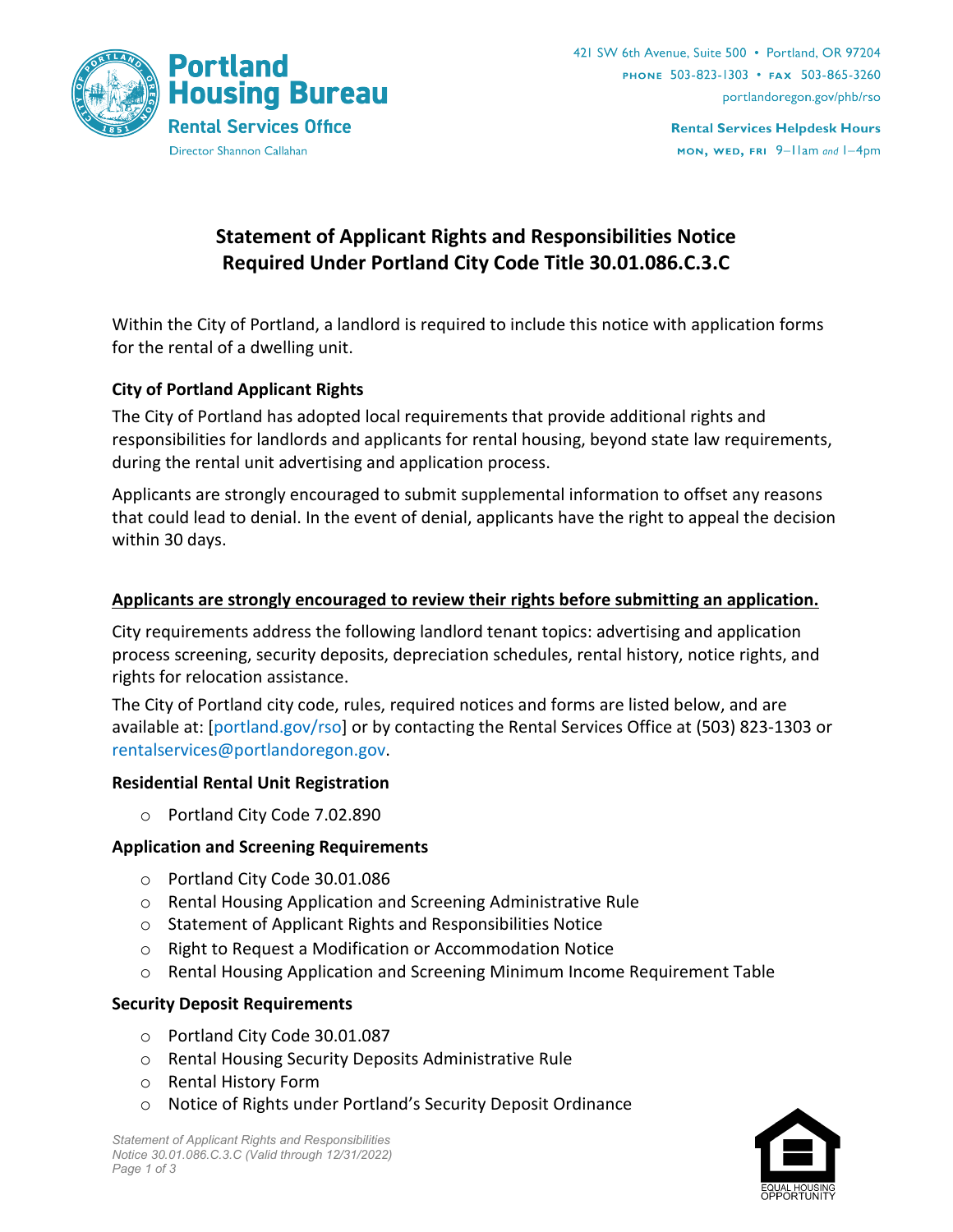## **Mandatory Renter Relocation Assistance**

- o Portland City Code 30.01.085
- o Mandatory Relocation Assistance Exemption Eligibility and Approval Process Administrative Rule
- o Tenant Notice of Rights and Responsibilities Associated with Portland Mandatory Relocation Assistance
- o Relocation Exemption Application Acknowledgement Letter (If applicable)